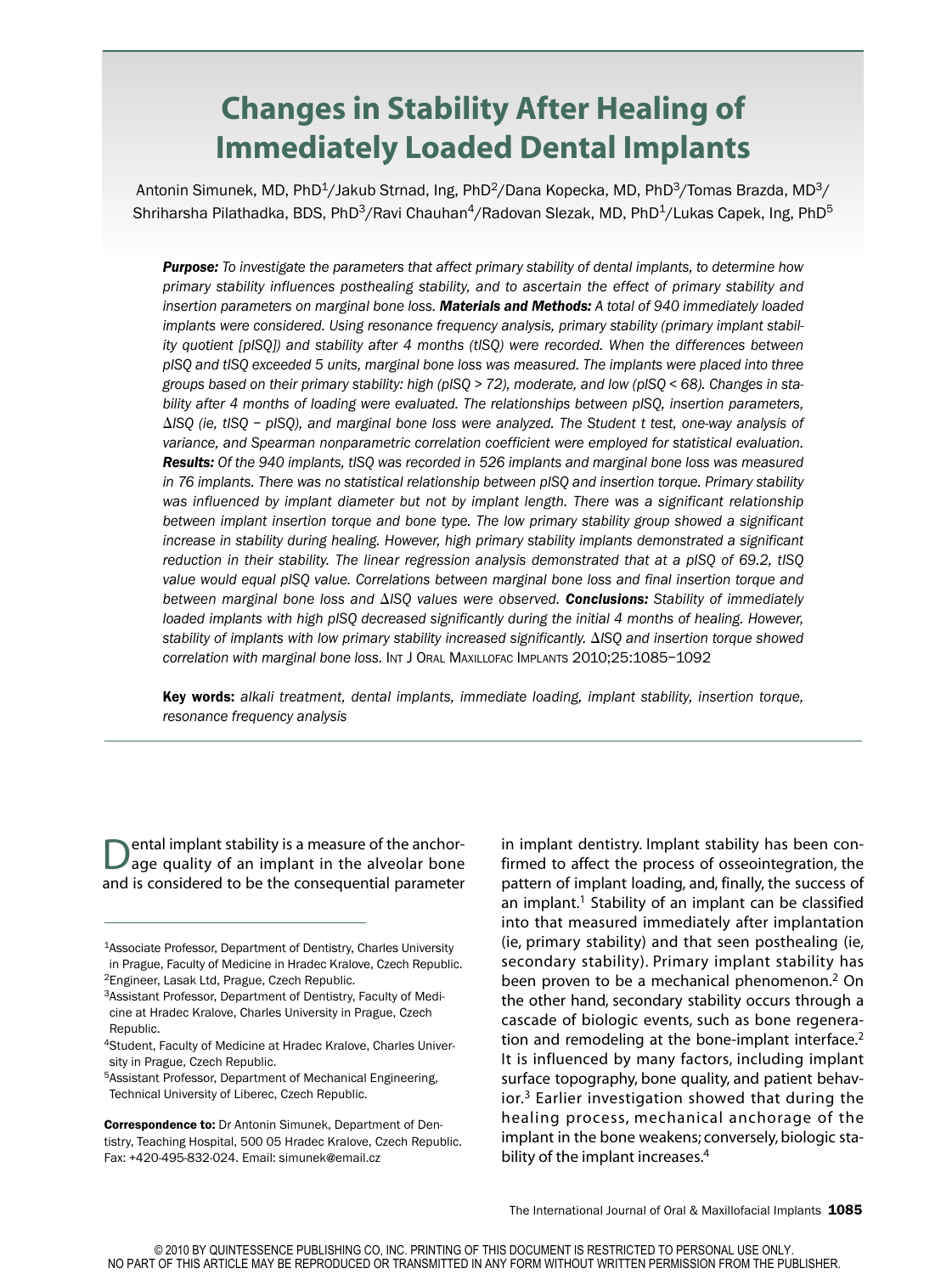Several methods have been proposed to determine implant stability in clinical practice. Among these, resonance frequency analysis (RFA) has been found to be the most accurate. <sup>5</sup> Meredith et al introduced RFA into implant dentistry in the 1990s. Since then, it has become a widely accepted and used technique. <sup>6</sup> The only commercially available device based on RFA is Osstell (Integration Diagnostics). It has lately been modified and upgraded in the Osstell Mentor device. The function of this instrument is to measure resonance frequency, which is automatically transformed into an implant stability quotient (ISQ) ranging from 0 to 100.<sup>5</sup>

The absolute RFA values are not completely dependent on the quality of osseointegration. There are three important factors that can directly influence RFA: the stiffness of the implant-bone interface, the stiffness of the bone itself, and the stiffness of the implant components. 6–8 Consequently, the clinically measurable characteristic of implant stability can be compared in the follow-up of each individual implant, but caution should be exerted in comparing these values among different implants, either in the same patient or interindividually.<sup>9</sup>

Previous longitudinal studies have indicated that implant stability changes during the process of osseointegration. Typically, implant stability is anticipated to decrease during the early weeks of healing; this is followed by an increase in stability.<sup>5,7,10</sup> This is related to the biologic reaction of the bone to surgical trauma. During the initial bone remodeling phase, bone and necrotic material are resorbed by osteoclastic activity, which is reflected by a reduction in the ISQ value. This process is followed by new bone apposition initiated by osteoblastic activity, ie, adaptive bone remodeling around the implant.<sup>3,11</sup> There is a lack of agreement among investigators regarding the exact timing of the greatest decrease in postinsertion stability of an implant; the recorded data range between the third and eighth weeks following implant placement. 3,4,12–16 Some studies did not observe any decline in stability during the healing phase. 17,18 The reason for these differences in results may have to do with variations in the designs of the implants employed, especially variations in surface properties. 8,19 Time dependence of implant stability without the initial decline was observed in association with fast increases in bone-implant contact,which is typical for fluoride-treated or alkali-treated (and thus potentially bioactive) surfaces. 18,20 An accelerated formation of bone-to-implant contact contributes to a faster increase in secondary stability. This biologic process eliminates the decrease in primary stability and ensures consistency of stability over time (without the drop during the healing period). <sup>18</sup> There is a limited amount of documentation about the relationship

between primary and secondary stability. Sennerby and Meredith $8$  confirmed that implants of many types would, over time, approach a similar level of secondary stability. He also denoted that consistent attainment of an ISQ value of 65 to 75 seems to correspond to Brånemark implants and an ISQ value of 55 to 65 was seen for Straumann implants.<sup>8</sup>

Hence, it was the intent of this retrospective clinical study to further elucidate some aspects related to the stability of immediately loaded implants under relatively uniform clinical conditions in the interforaminal region of the mandible. The objectives of the present study were *(1)* to investigate how primary stability influences posthealing stability, *(2)* to determine the parameters that can affect primary stability of dental implants, and *(3)* to ascertain the effect of primary stability and insertion parameters on marginal bone loss.

#### **MATERIALS AND METHODS**

#### **Surgical Procedure and Measurement of Implant Stability**

In this study, consecutively placed implants in the interforaminal region of the mandible, which were designed for the immediate loading concept"Teeth in 6 Hours," were considered. This concept is based on the insertion of five implants in the region between the first premolars, which are then immediately loaded by a provisional cantilevered prosthesis fabricated from an existing mandibular removable complete denture and attached to the abutments by means of titanium impression copings. All surgical procedures were performed between October 2004 and January 2008 at The Center for Dental Implantology, University Hospital, Hradec Kralove, Czech Republic. The local ethical committee officially approved the design of this study. All the patients were informed about the nature of the study, and their participation and written consent were obtained according to the Helsinki Declaration of 1994.

All included patients needed a fixed full-arch prosthesis supported by dental implants for their edentulous mandible. Patients were included based upon a current stable medical condition and the ability to withstand the stress of dental implant surgery. Patients with metabolic bone disease, unstable systemic conditions (eg, uncontrolled diabetes or untreated hypothyroidism), and smokers of more than five cigarettes a day were excluded. All surgical procedures were performed under local anesthesia in a sterile hospital setting. Amoxicillin clavulanate (1 g orally twice per day) was prescribed for 6 days; an initial dose (2 g) was administered 1 hour before surgery. All implants were inserted into healed extraction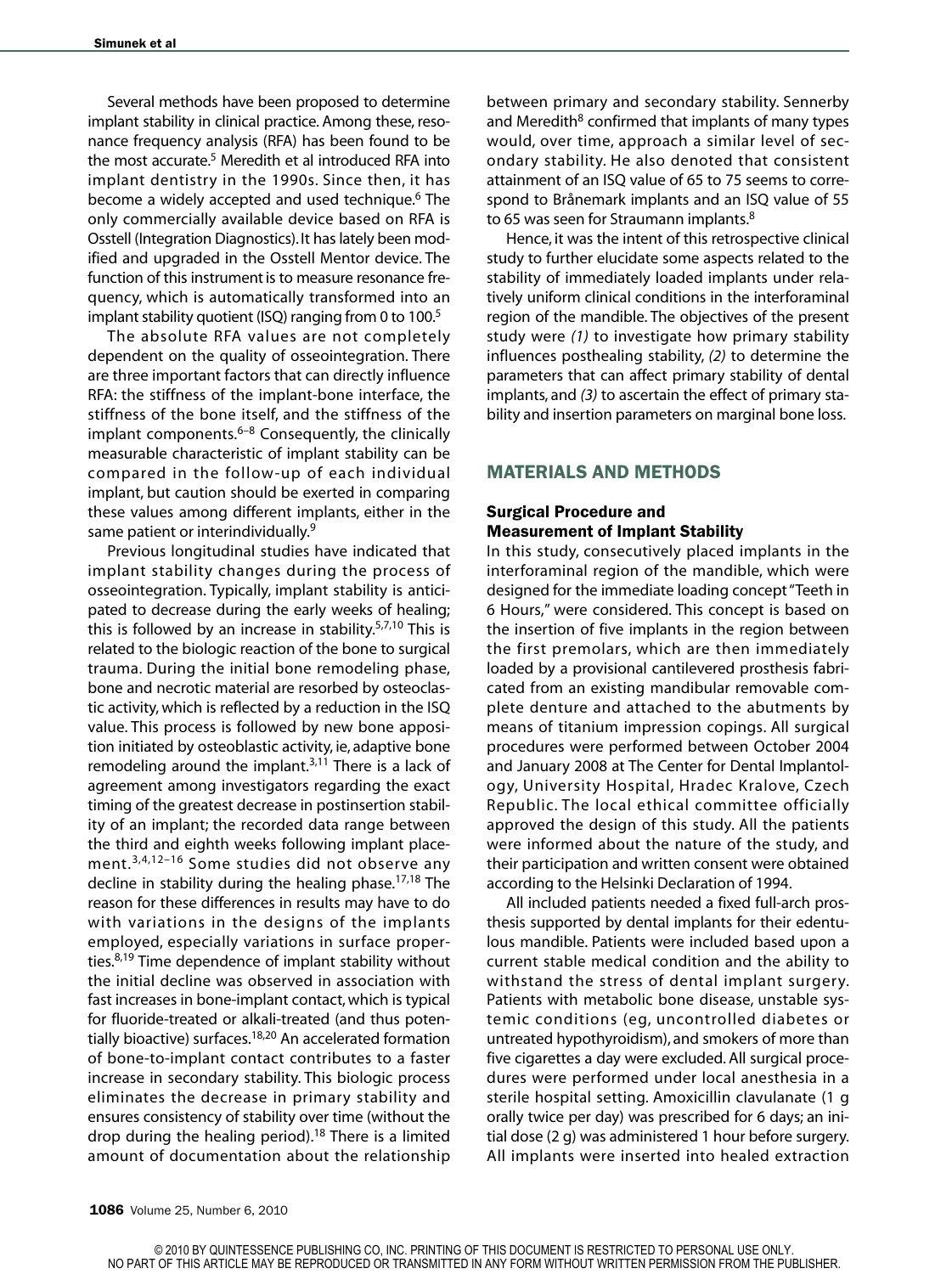sockets. After a mucoperiosteal flap was raised, both mental nerves were isolated and the alveolar crest was contoured as required. Then five self-drilling, screw-form implants with sandblasted, acid-treated, and alkali-treated surfaces (STI-BIO-C, Lasak) were inserted at regular intervals into the interforaminal region according to the manufacturer's protocol. The final insertion torque of the implants was measured using a torque wrench.The type of bone was classified using Lekholm and Zarb criteria on the basis of the subjective evaluation of the surgeon.<sup>21</sup>

Primary stability (pISQ) of each implant was measured using an Osstell device. Two experienced surgeons conducted measurements independently. The transducer was secured at the implant level perpendicular to the long axis of the alveolar bone. Measurements were repeated until the same value was measured twice in succession, and this value was recorded. Following this, the abutments were attached and the wound was sutured. Tiaprofenic acid (300 mg) was recommended three times a day for pain relief. An abutment-level impression was immediately made with additional silicone material (Aquasil Rigid and Aquasil Ultra LV, Dentsply Caulk) with a modified preformed plastic impression tray. A cantilevered fixed screw-retained provisional prosthesis was fabricated that extended to the second premolars. The prosthesis was delivered and fully functionally loaded. Oral hygiene instructions were given and the patients were scheduled for regular recall appointments.

The impression for the definitive prosthesis was made after 4 months of healing. For those patients for whom an impression was made in September 2006 or later, the measurement with the Osstell device was repeated for each implant.The measured values were recorded and denoted as tISQ. After confirming passive fit of the construction and correcting the occlusion, a definitive cantilevered prosthesis that extended to both first molars was fabricated and delivered within 2 weeks after taking the impression. A digital panoramic radiograph (Planmeca ProMax) was obtained immediately after fixation of the definitive prosthesis according to the manufacturer's recommendation and was done by the same technician.

#### **Measurement of Marginal Bone Loss**

Marginal bone loss was determined at all implants at which the absolute value of the difference between pISQ and tISQ exceeded 5 units. The measurement of bone loss was conducted independently by the two surgeons on the patient's digital panoramic radiographs. On the radiograph, bone levels were measured from the implant-abutment interface to the first visible bone-implant contact. The implant-abutment



**Fig 1** Method used to measure marginal bone level. First visible bone-implant contact (BI) was measured relative to the reference point at the implant-abutment interface (IA). The distance between the thread peaks is 1.0 mm and served as a known standard.

interface was used as a reference point, because the implants were normally placed with the implantabutment connection at the level of the alveolar crest (Fig 1). The distance between the thread peaks (1.0 mm) served as a known standard to calculate the exact bone loss on the mesial and distal sides of the implants. These measurements were rounded to the nearest 0.1 mm. With these data, the mean marginal bone resorption was determined for each implant. However, if the radiograph did not clearly reproduce the exact bone level, the implant was excluded from the cohort.

### **Statistical Analysis**

The difference between posthealing stability (after 4 months of loading) and primary stability (tISQ – pISQ) was denoted as  $\Delta$ ISQ. The linear regression line, calculated from the plot of  $\Delta$ ISQ versus pISQ, was used to determine a pISQ value at which  $\Delta$ ISQ attains a value of zero. With respect to this value and to the unpublished results of a previous investigation, the implants were further divided into three study groups: those with low primary stability (pISQ < 68), those with moderate primary stability (pISQ 68 to72), and those with high primary stability (pISQ > 72). Statistical analysis was employed to verify the main working hypothesis that the immediately loaded implants with higher primary stability would lose some of their stability during healing, whereas the implants with lower primary stability would gain stability during healing.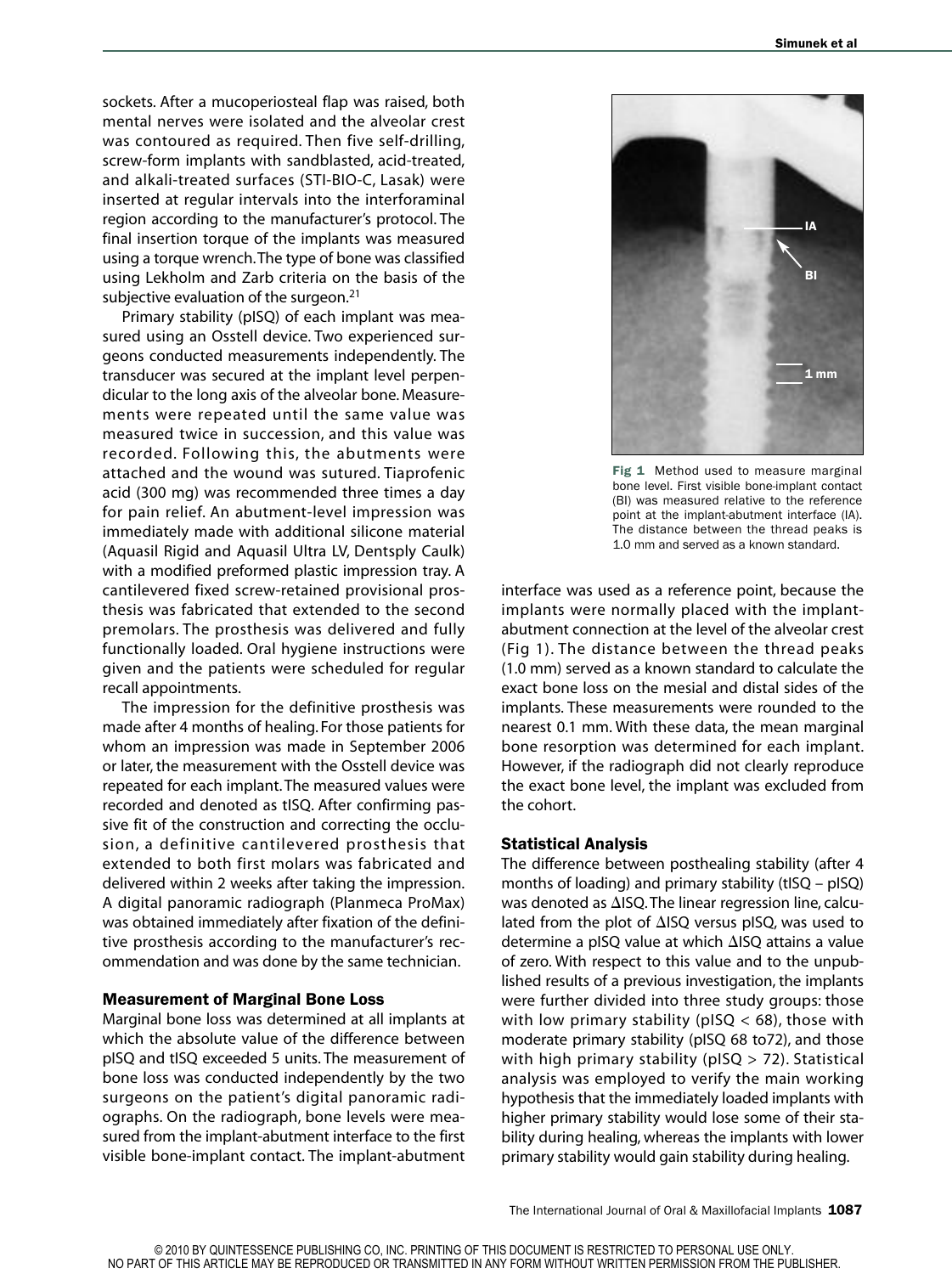

In addition, the dependence of marginal bone loss on pISQ, on final torque, and on  $\Delta$ ISQ was evaluated. Additional working hypotheses were that pISQ, similar to the final torque, is positively correlated with marginal bone loss, while  $\Delta$ ISQ is negatively correlated with marginal bone loss.

Statistical analysis was carried out using Statistica software (Statsoft Inc). The Student *t* test, one-way analysis of variance, and Spearman nonparametric correlation coefficient were employed to test the hypotheses.The statistical significance of all tests was defined as *P* < .05.

### **RESULTS**

A total of 940 dental implants placed in 188 patients (84 men and 104 women; mean age  $54.3 \pm 9.4$  years) was initially considered for this investigation. However, Osstell measurements showed an invalid Bode diagram for 22 implants, and these implants were therefore excluded from the cohort.Thus,the remaining 918 implants were considered for statistical analysis. The majority (97.2%) of implants were 3.7 mm in diameter, whereas only 2.8% of implants were 5.0 mm in diameter. A large majority of implants (82.2%) were 16 mm long; 9.3% were 14 mm long, 3.8% were 12 mm long, 3.8% were 18 mm long, and 0.9% were 10 mm long. With regard to bone type, 37.5% of implants were placed in type 1 bone, 40.4% were placed in type 2 bone, 21.8% were placed in type 3 bone, and 0.3% were placed in type 4 bone. Of the total number of implants placed, six implants (with



**Fig 2** Final torque (Ncm). **Fig 3** Primary stability (in ISQ) of the implants.

pISQ 61 to 79) failed to osseointegrate (two implants in one patient and one implant each in four other patients). The osseointegration rate was therefore 99.3%.

The distribution of the final torque of implants is shown in Fig 2. The mean final insertion torque for the implants was  $60.2 \pm 12.0$  Ncm  $(65.7 \pm 7.2$  Ncm for type 1 bone, 61.9  $\pm$  10.3 Ncm for type 2 bone, 52.3  $\pm$ 14.6 Ncm for type 3 bone, and  $30.0 \pm 0.0$  Ncm for type 4 bone). Statistical comparison of implant insertion torque versus bone type at the site of implantation showed a highly significant relationship (*P* < .001; between type 3 and type 4 bone, *P* < .05). No significant correlation between the final torque and implant diameter was found (61.4  $\pm$  11.4 Ncm for 3.7-mmdiameter implants,  $60.8 \pm 11.9$  Ncm for 5.0-mmdiameter implants).

Figure 3 shows the distribution of pISQ among the surveyed implants. The recorded mean pISQ value was 72.2  $\pm$  5.0. The mean pISQ values for each bone type were of 72.4  $\pm$  4.9 for type 1 bone, 71.8  $\pm$  4.9 for type 2 bone,  $72.7 \pm 5.1$  for type 3 bone, and  $71.3 \pm 2.5$ for type 4 bone. There was no significant difference among groups, except for a marginally significant difference between type 2 and type 3 bone  $(P = .03)$ . Furthermore, statistical analysis disproved the dependence of pISQ on implant length: mean values for pISQ were  $70.8 \pm 6.1$ ,  $73.4 \pm 5.3$ ,  $72.0 \pm 4.4$ ,  $72.2 \pm 5.0$ , and 71.9  $\pm$  4.6 for implants with lengths of 10, 12, 14, 16, and 18 mm, respectively. However, the primary stability of 5.0-mm-diameter implants was significantly higher than that of 3.7-mm-diameter implants (pISQ 75.1  $\pm$  5.2 versus 72.1  $\pm$  4.9, respectively;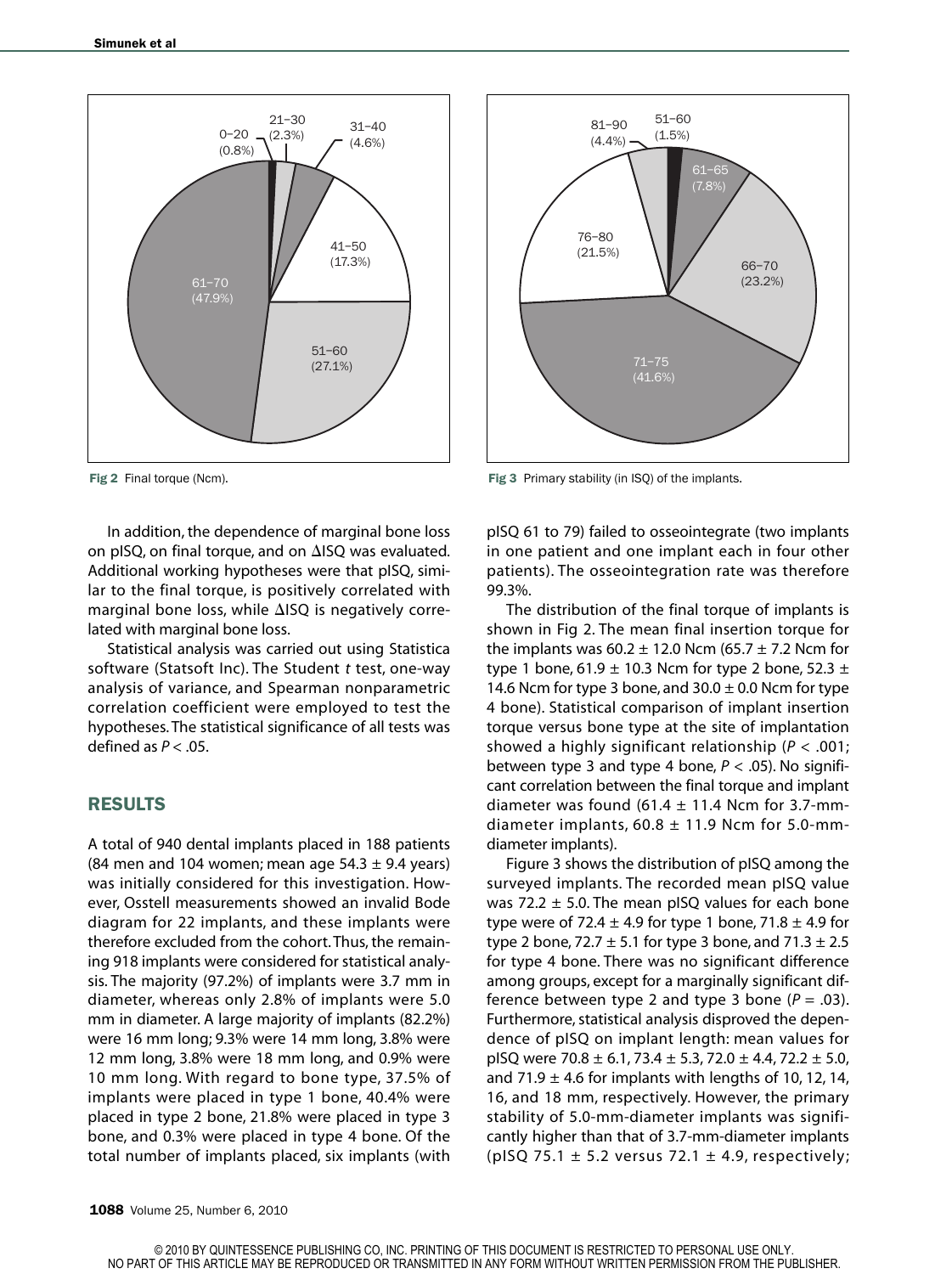

**Fig 4** Implant stability over time according to the level of primary stability (see text). The decrease in ISQ for implants with high primary stability and the increase in ISQ for implants with low primary stability were highly significant (*P* < .001).



Fig 6 Marginal bone loss versus change in stability ( $\Delta$ ISQ) (R = –0.27; *P* < .05).

*P* < .01).No significant correlation was found between pISQ and final torque (pISQ of 69.0  $\pm$  5.9, 72.3  $\pm$  3.7, 72.1  $\pm$  5.1, 71.9  $\pm$  4.9, and 72.5  $\pm$  5.0 for a final torque of ≤ 15, 16 to 35, 36 to 45, 46 to 60, and ≥ 60 Ncm, respectively).

In this current study, the tISQ value was measured for 526 implants. Among these, 100 belonged to the low primary stability group, 189 to the moderate primary stability group, and 237 to the high primary stability group. An increase in stability was seen during the healing period in the low primary stability group (from 64.2 ± 2.8 ISQ to 66.8 ± 5.6; *P* < .001) (Fig 4). The moderate primary stability group did not exhibit any significant change in stability (from 70.3  $\pm$  1.4 to 70.0  $\pm$ 5.4) (Fig 4). However, the high primary stability group showed a decrease in stability during the healing phase (from 75.9 ± 2.6 to 72.0 ± 5.0; *P* < .001) (Fig 4).



**Fig 5** Marginal bone loss versus final insertion torque (R = 0.27; *P* < .05).



**Fig 7** Change in stability ( $\Delta$ ISQ) versus primary stability ( $p$ ISQ)  $(R = -0.47; P < .01)$ . The regression curve indicates that  $\Delta$ ISQ attains zero value at a pISQ of 69.2.

Marginal bone loss was measured for 76 implants and had a mean of 0.9  $\pm$  0.7 mm (range, -1.0 to 2.6 mm). The values measured on the mesial side of the implant  $(0.9 \pm 0.7 \text{ mm})$ ; range -0.9 to 2.9 mm) and on the distal side (0.9  $\pm$  0.7 mm; range -1.1 to 2.9 mm) did not differ significantly.

A statistically significant relationship between primary stability and bone loss was not confirmed (Spearman nonparametric correlation coefficient,  $R =$ 0.07). However, a positive correlation was found between final torque and bone loss  $(R = 0.27; P < .05)$ (Fig 5). In addition, negative correlations were also found between  $\Delta$ ISQ and bone loss (R =  $-0.27; P < .05$ ) (Fig 6) and between pISQ and  $\triangle$ ISQ (R = -0.47;  $P < .01$ ) (Fig 7). Linear regression analysis indicated that  $\Delta$ ISQ attains a value of zero at a pISQ of 69.2 (Fig 7).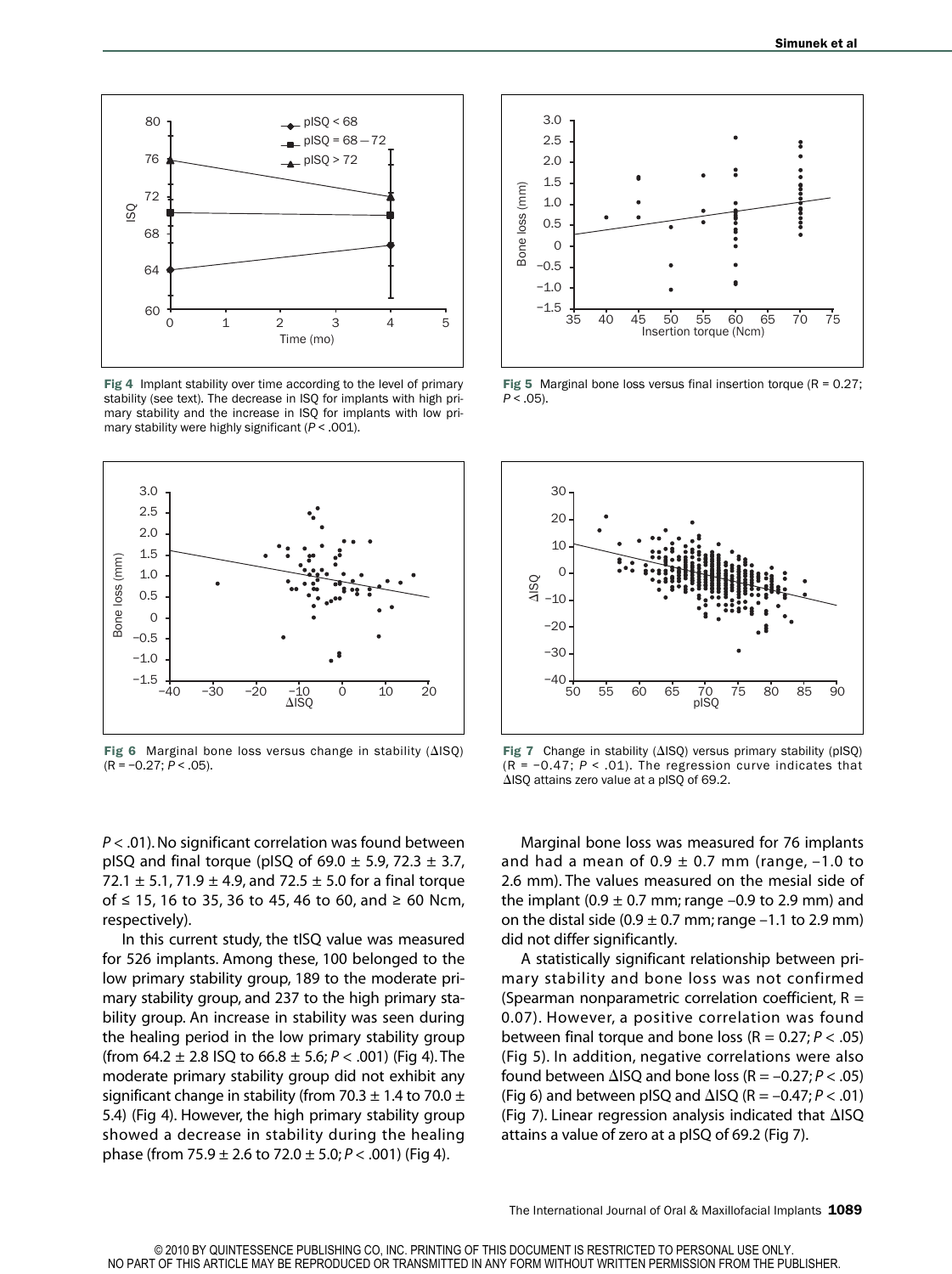#### **DISCUSSION**

A 99.3% success rate of the implants confirmed that immediate loading of splinted implants in the interforaminal region is a viable treatment alternative. Primary stability of the failed implants did not differ significantly from that of implants that osseointegrated successfully. Measurement of RFA at the time of implant placement is therefore incapable of predicting implants with a prognosis of nonosseointegration, as described elsewhere. 22

The topic of primary stability is currently the subject of intense scientific interest. Several authors have investigated the relationship between pISQ and other parameters, particularly the final insertion torque. Although a positive correlation between pISQ and insertion torque may initially seem probable, many authors have not found a significant relationship.<sup>23-27</sup> The results of the present study are in agreement with the aforementioned studies and do not support the sporadic findings of contradictory results. 28–31 However, it cannot be excluded that the discrepancies in the results were affected by the design of the implant or by local bone quality. As was also confirmed by the present study, primary stability is influenced mainly by implant diameter30,32–36 and not by implant length.<sup>7,30,36</sup> This study demonstrated a highly significant relationship between final torque and bone type. However, no statistical relationship was found between final torque and implant diameter.

Several authors have studied the effect of primary stability on the development of stability during healing. The recent investigation by Karl et al assumed a general increase in stability during healing as a common phenomenon. This appears to be the somewhat confused view of the authors. <sup>34</sup> A few groups of authors have indicated that changes in stability during healing were mainly dependent on the initial stability level of an implant. In their 12-week clinical study, Nedir et al<sup>22</sup> found that ITI implants with a pISQ < 60 exhibited an increase in stability, whereas implants with a pISQ of 60 to 69 exhibited decreased stability after 8 weeks. At the end of the 12th week, the implants had returned to their initial stability values. Implants with pISQ values > 69 exhibited decreased stability during the first 4 weeks, after which they maintained consistent stability.<sup>22</sup> In a similar longitudinal study, West and Oates<sup>37</sup> employed the same type of implants and divided them into two groups (pISQ < 56 and pISQ > 56). During the first 16 weeks, implants from the first group continuously maintained a lower ISQ versus implants from the second group. Thereafter, differences were statistically insignificant.The stability of both groups remained at a value of 61 ISQ.<sup>37</sup> Similarly, in 1999, Friberg et al

stated that the stability of implants placed in softer bone would "catch up" over time to implants placed in denser bone.<sup>29</sup> Balshi et al<sup>3</sup> and Olsson et al<sup>38</sup> came to the conclusion that implants with high primary stability lose part of their stability during healing, whereas implants with low primary stability have a tendency to increase their stability. The results of the present study support this theory. A significant increase in stability was recorded for the implants with low primary stability ( $pISQ < 68$ ), whereas the implants with high primary stability ( $pISQ > 72$ ) lost some of their stability over time. This confirms the main working hypothesis of the current investigation.

It could be further hypothesized that, in clinical practice, it may be optimal to achieve a primary stability that corresponds to the final stability value of the osseointegrated implant (ie, pISQ = tISQ;  $\Delta$ ISQ = 0). In this study, this pISQ value was determined by linear regression analysis to equal 69.2. This hypothetical value is probably not generally valid but is more likely specific to a particular implant system, surgical protocol, or bone type.<sup>8</sup>

An intraoral standardized radiograph is frequently used for exact measurements of the amount of marginal bone loss. However, unfavorable anatomical conditions frequently prevent the use of this radiographic technique in the interforaminal region of the mandible, especially in patients with an atrophied edentulous arch.<sup>33</sup> Consequently, panoramic radiography has been used in similar studies by other authors as an alternative.<sup>33,39-41</sup> In the present study, a noteworthy finding of bone gain was frequently encountered at 4 months after implant placement. Similar findings have been reported elsewhere. <sup>42</sup> An explanation may be found in the neck of the implant, which has a miniature thread and a chemically modified surface with signs of bioactivity. Functional stimulation of the bone by immediate loading may also play a role. 43,44

Marginal bone loss was measured immediately after fixation of the definitive prosthesis, approximately 5 months after insertion of the implant. Bone loss could be caused by several factors, for example, surgical trauma, inadequate fit of the provisional restoration, or overloading of the implants. A detailed analysis, however, exceeds the scope of this study. The detected value of  $0.9 \pm 0.7$  mm is acceptable.<sup>45</sup> No relationship was found in this study between primary stability and marginal bone loss;thus,the first of the three additional working hypotheses was not confirmed.

However, correlations were confirmed between final torque and bone loss and between  $\Delta$ ISQ and bone loss. Thus, the remaining two additional working hypotheses were supported. Taking the essence of these results and considering the fact that the final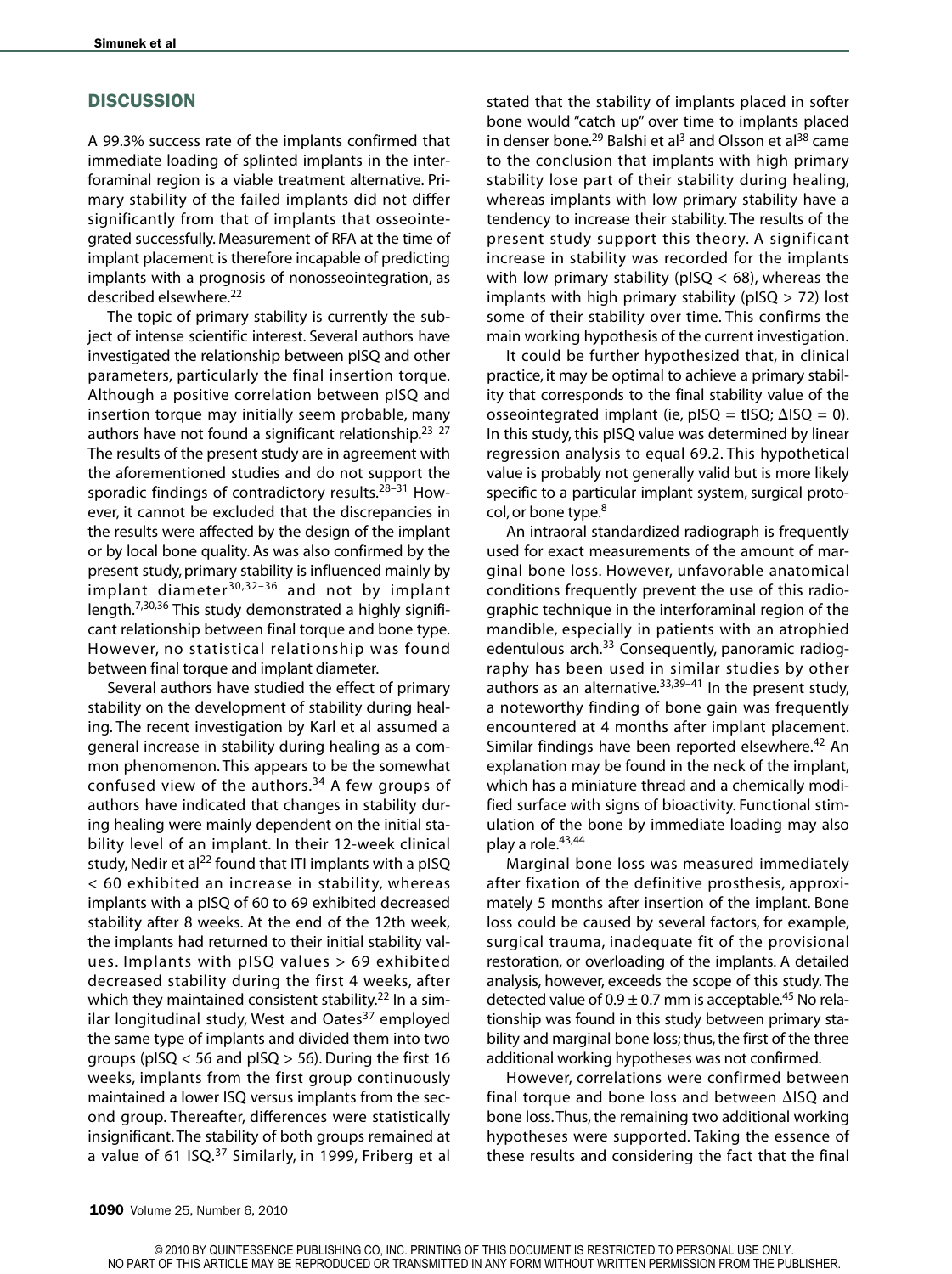insertion torque did not correlate to primary stability, it is possible to infer further that the use of extremely high insertion torque should be avoided.On the other hand, it is necessary to emphasize that the regression analysis indicated a weak dependence between the variables.Therefore it can be concluded that these relationships are affected by additional factors that were not examined in the analyses. The aforementioned analyses are pilot tests and require confirmation by other studies. The validity of the conclusions, therefore, is limited by the use of panoramic radiographs and by the selection of implants with a pronounced change in ISQ values during the healing period.

### **CONCLUSIONS**

Within the limitations of the present study, it was seen that:

- 1. Primary stability was influenced by implant diameter and not by implant length.There was no significant relationship between primary stability and final insertion torque.
- 2. Implants with low primary stability showed a significant increase in stability, while implants with high primary stability showed a significantly decreased stability over time.On the basis of linear regression analysis, the change in implant stability quotient attains a value of zero at a primary implant stability quotient of 69.2.
- 3. A statistically insignificant relationship was found between primary stability and marginal bone loss. A positive correlation was confirmed between the final insertion torque and marginal bone loss. A negative correlation was confirmed between primary stability and change in stability during healing and between change in stability during healing and marginal bone loss.

## **REFERENCES**

- 1. Meredith N.Assessment of implant stability as a prognostic determinant. Int J Prosthodont 1998;11:491–501.
- 2. Atsumi M, Park SH,Wang HL. Methods used to assess implant stability: Current status. Int J Oral Maxillofac Implants 2007;22: 743–754.
- 3. Balshi SF,Allen FD,Wolfinger GJ, Balshi TJ.A resonance frequency analysis assessment of maxillary and mandibular immediately loaded implants. Int J Oral Maxillofac Implants 2005;20:584–594.
- 4. Barewal RM,Oates TW, Meredith N, Cochran DL. Resonance frequency measurement of implant stability in vivo on implants with a sandblasted and acid-etched surface. Int J Oral Maxillofac Implants 2003;18:641–651.
- 5. Huwiler MA, Pjetursson BE, Bosshardt DD, Salvi GE, Lang NP. Resonance frequency analysis in relation to jawbone characteristics and during early healing of implant installation.Clin Oral Implants Res 2007;18:275–280.
- 6. Meredith N,Alleyne D, Cawley P.Quantitative determination of the stability of the implant-tissue interface using resonance frequency analysis.Clin Oral Implants Res 1996;7:261–267.
- 7. Bischof M, Nedir R, Szmukler-Moncler S, Bernard JP, Samson J. Implant stability measurement of delayed and immediately loaded implants during healing.A clinical resonance-frequency analysis study with sandblasted-and-etched ITI implants.Clin Oral Implants Res 2004;15:529–539.
- 8. Sennerby L, Meredith N. Implant stability measurements using resonance frequency analysis: Biological and biomechanical aspects and clinical implications. Periodontology 2000 2008; 47:51–66.
- 9. Lachmann S, Jäger B, Axmann D, Gomez-Roman G, Groten M, Weber B. Resonance frequency analysis and damping capacity assessment. Part 1:An in vitro study on measurement reliability and a method of comparison in the determination of primary dental implant stability.Clin Oral Implants Res 2006;17: 75–79.
- 10. Schliephake H, Hüls A, Müller M. Early loading of surface modified titanium implants in the posterior mandible: Preliminary results.Appl Osseointegration Res 2006;5:56–58.
- 11. Monov G, Fuerst G,Tepper G,Watzak G, Zechner W,Watzek G. The effect of platelet-rich plasma upon implant stability measured by resonance frequency analysis in the lower anterior mandibles.Clin Oral Implants Res 2005;16:461–465.
- 12. Ersanli S, Karabuda C, Beck F, Leblebicioglu B. Resonance frequency analysis of one-stage dental implant stability during the osseointegration period.J Periodontol 2005;76:1066–1071.
- 13. Glauser R, Sennerby L, Meredith N, et al. Resonance frequency analysis of implants subjected to immediate or early functional occlusal loading. Successful vs failing implants.Clin Oral Implants Res 2004;15:428–434.
- 14. Glauser R, Ruhstaller P,Windisch S, et al. Immediate occlusal loading of Brånemark system TiUnite implants placed predominantly in soft bone: 4-year results of a prospective clinical study.Clin Implant Dent Relat Res 2005;7(suppl 1):52–59.
- 15. Lai HC, Zhang ZY,Wang F, Zhuang LF, Liu X. Resonance frequency analysis of stability on ITI implants with osteotome sinus floor elevation technique without grafting:A 5-month prospective study.Clin Oral Implants Res 2008;19:469–475.
- 16. Verdonck HWD, Meijer GJ, Laurin T, et al. Implant stability during osseointegration in irradiated and non-irradiated minipig alveolar bone:An experimental study.Clin Oral Implants Res 2008;19:201–206.
- 17. Calandriello R,Tomatis M. Immediate function of single implant using Brånemark system: Prospective one-year report of final restorations.Appl Osseointegration Res 2004;4:32–40.
- 18. Strnad J,Urban K, Povysil C, Strnad Z. Secondary stability assessment of titanium implants with an alkali-etched surface: A resonance frequency analysis study in beagle dogs. Int J Oral Maxillofac Implants 2008;23:502–512.
- 19. Oates TW,Valderrama P, Bischof M, et al. Enhanced implant stability with a chemically modified SLA surface:A randomized pilot study. Int J Oral Maxillofac Implants 2007;22:755–760.
- 20. Ellingsen JE, Johansson CB, Wennerberg A, Holmén A. Improved retention and bone-to-implant contact with fluoride-modified titanium implants. Int J Oral Maxillofac Implants 2004;19:659–666.